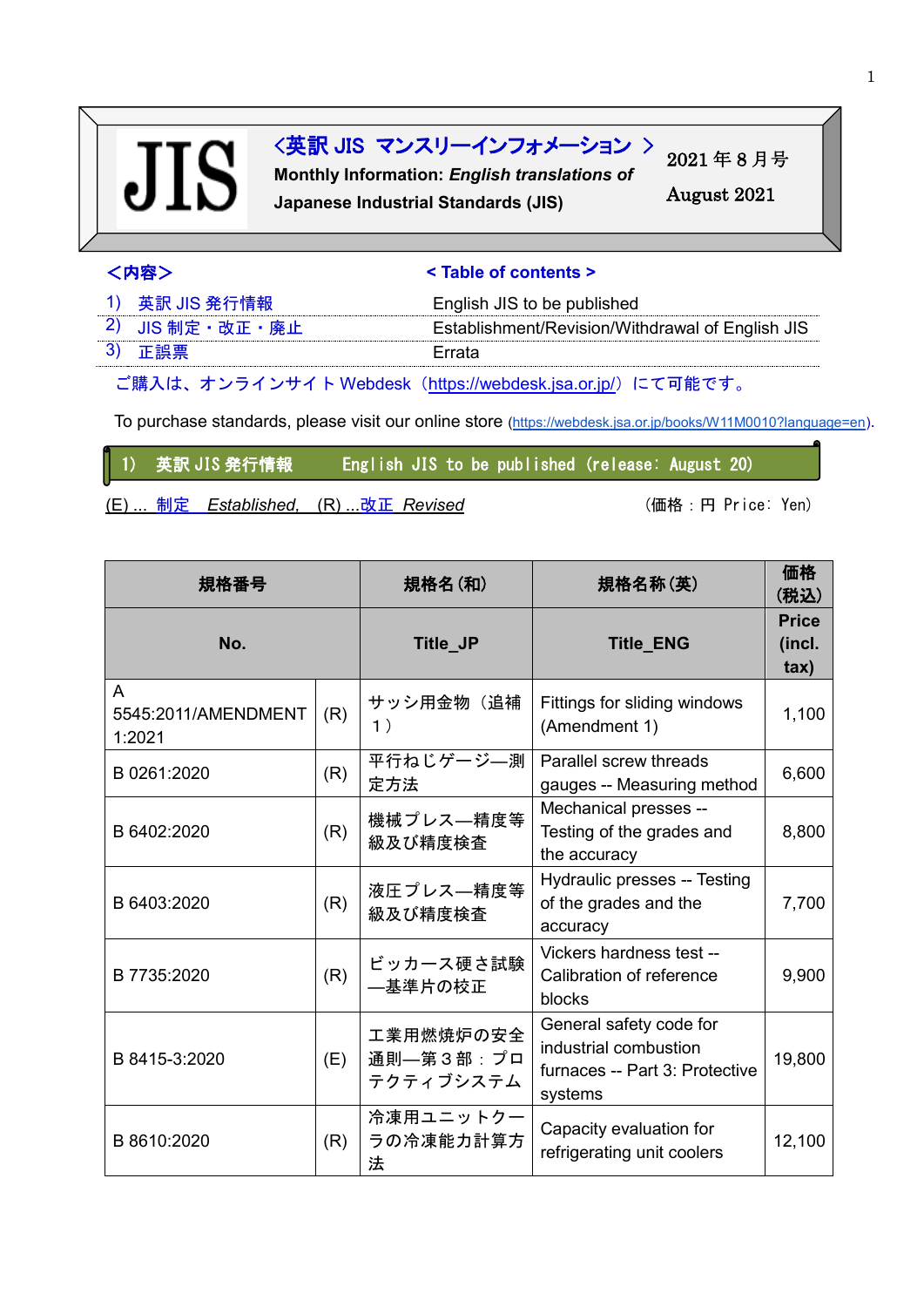| B 8850:2020 | (R) | ベルトラッシング                                    | Web lashings made from<br>man-made fibers                                                                      | 9,900  |
|-------------|-----|---------------------------------------------|----------------------------------------------------------------------------------------------------------------|--------|
| G 1234:2020 | (R) | 鉄及び鋼––テルル定<br>量方法–塩化すず <br>(II) 還元吸光光<br>度法 | Iron and steel --<br>Determination of tellurium --<br>Tin (II) chloride reduction<br>spectrophotometric method | 3,300  |
| G 3105:2021 | (R) | Steel bars for chains<br>チェーン用丸鋼            |                                                                                                                | 4,400  |
| G 3108:2021 | (R) | みがき棒鋼用一般鋼<br>材                              | Rolled carbon steel for<br>cold-finished steel bars                                                            | 4,400  |
| G 3138:2021 | (R) | 建築構造用圧延棒鋼                                   | Rolled steel bars for building<br>structure                                                                    | 5,500  |
| G 3441:2021 | (R) | 機械構造用合金鋼鋼<br>管                              | Alloy steel tubes for machine<br>purposes                                                                      | 5,500  |
| G 3444:2021 | (R) | 一般構造用炭素鋼鋼<br>管                              | Carbon steel tubes for<br>general structure                                                                    | 7,700  |
| G 3445:2021 | (R) | 機械構造用炭素鋼鋼<br>管                              | Carbon steel tubes for<br>machine structure                                                                    | 7,700  |
| R 3211:2021 | (R) | 自動車用安全ガラス                                   | Safety glazing materials for<br>road vehicles                                                                  | 8,800  |
| R 3212:2021 | (R) | 自動車用安全ガラス<br>試験方法                           | Test methods of safety<br>glazing materials for road<br>vehicles                                               | 14,300 |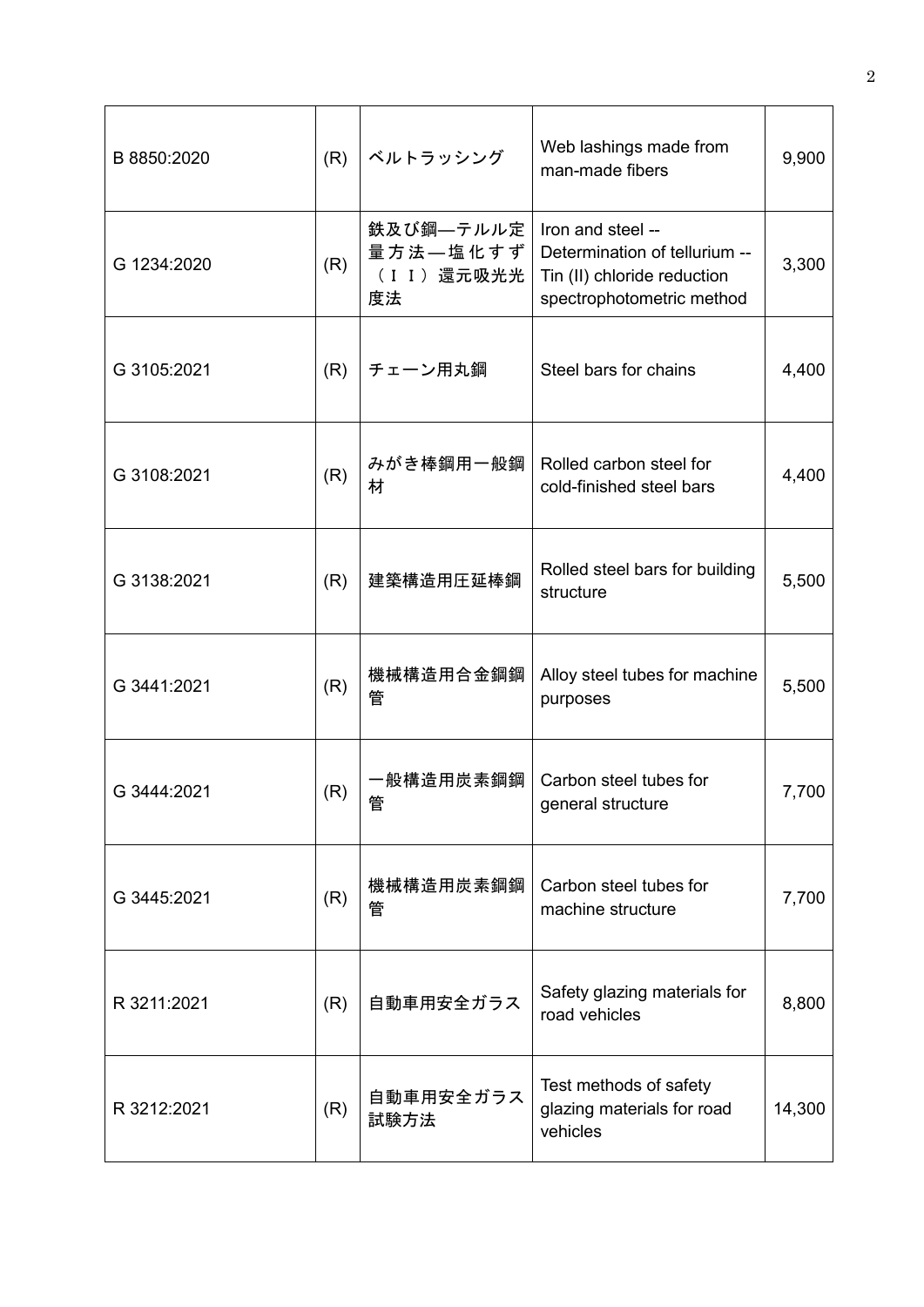## **2)** JIS 制定・改正・廃止 **Establishment/Revision/Withdrawal of English JIS**

#### 注記:JIS の制定、改正、廃止、正誤票の最新情報をお知らせいたします。

 制定、改正された規格の英訳予定の有無は、通常、公示日から 1 か月以内に決定いたします。詳しくは、Webdesk 問い合わせフォームより英 訳 JIS 担当までお問い合わせください。

Note: This is to inform the latest establishment, revision, withdrawal and errata of JIS.

Whether an established or revised standard will be translated into English will be decided within a month from the date of an official gazette. For more information, please contact us [\(https://webdesk.jsa.or.jp/books/W11M0010?language=en\)](https://webdesk.jsa.or.jp/books/W11M0010?language=en).

|                      |              |           |                |                                      |                      | 旧版英訳         |
|----------------------|--------------|-----------|----------------|--------------------------------------|----------------------|--------------|
| 和 JIS 番号             | 公示の種類        | 官報掲載日     | 文書標題           | 文書標題_英文                              | 旧文書番号                | 有無           |
|                      |              |           |                |                                      |                      | Availability |
|                      |              |           |                |                                      |                      | of English   |
|                      |              | Date of   |                |                                      |                      | translation  |
|                      | Type of      | Official  |                |                                      |                      | (replaced)   |
| JIS No.              | change       | gazette   | Title_JP       | Title_ENG                            | Replaced standards   | standards)   |
|                      |              |           | トラックスケールに付加した  | Test method for measurement          |                      |              |
|                      | 制定           |           | 車両重心位置測定機能の    | function for gravity center of       |                      |              |
| JIS B 7617:2021      | /Established | 2021/7/20 | 試験方法           | vehicle equipped of the truck scale  |                      |              |
|                      |              |           |                | A.C. metal-enclosed switchgear       |                      |              |
|                      |              |           | 定格電圧1kVを超え52kV | and controlgear for rated voltages   |                      |              |
|                      | 制定           |           | 以下の金属閉鎖形スイッチ   | above 1 kV and up to and including   |                      |              |
| JIS C 62271-200:2021 | /Established | 2021/7/20 | ギヤ及びコントロールギヤ   | 52 kV                                |                      |              |
|                      |              |           |                | Household and similar electrical     |                      |              |
|                      |              |           | 家庭用及びこれに類する電   | appliances $-$ Safety $-$ Part 2-10: |                      |              |
|                      |              |           | 気機器の安全性––第2–1  | Particular requirements for floor    |                      |              |
|                      |              |           | 0部:床処理機及び湿式洗   | treatment machines and wet           |                      |              |
| JIS C 9335-2-10:2021 | 改正/Revised   | 2021/7/20 | いブラシ機の個別要求事項   | scrubbing machines                   | JIS C 9335-2-10:2004 |              |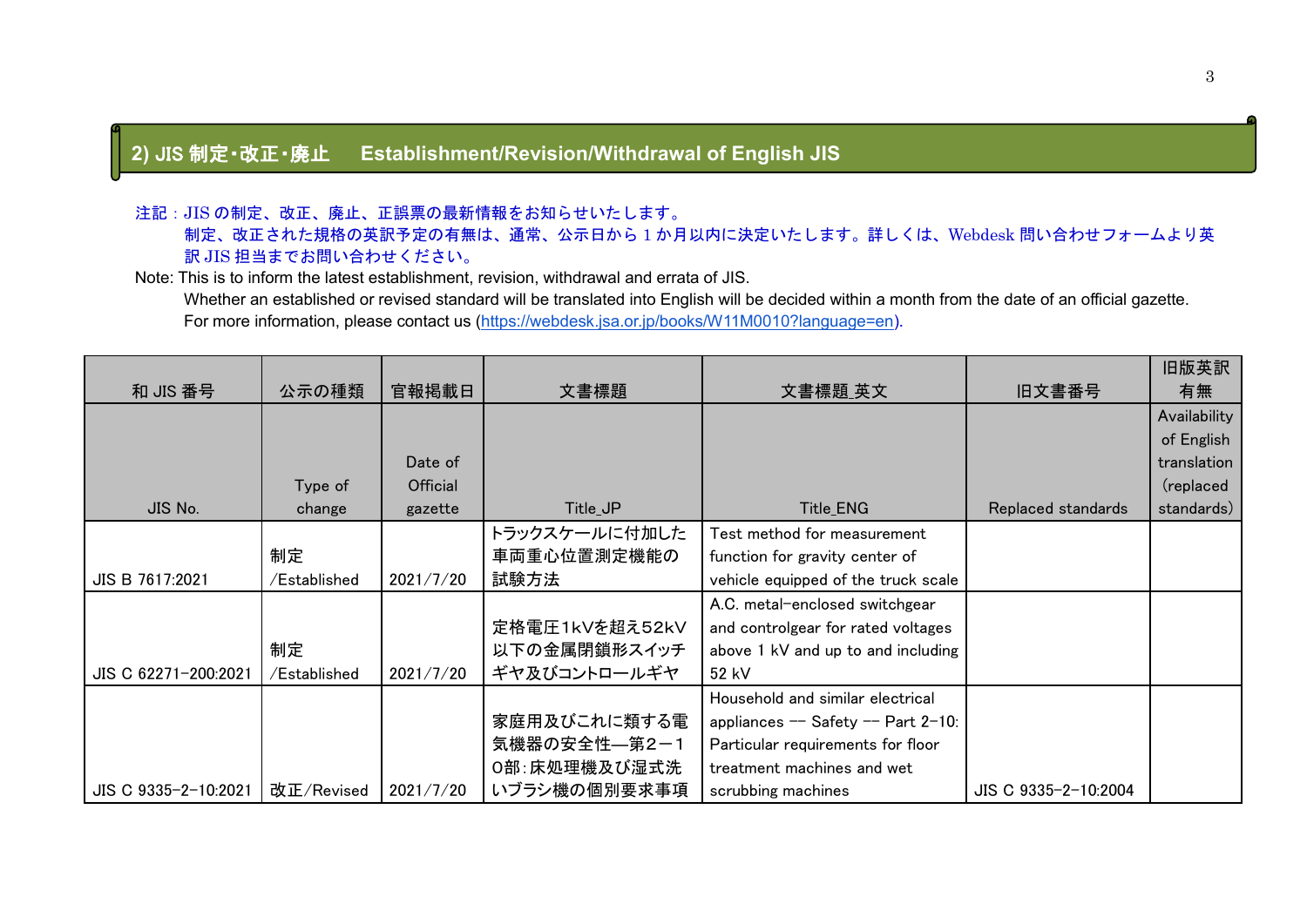| JIS C 9335-2-5:2021 | 改正/Revised         | 2021/7/20 | 家庭用及びこれに類する電<br>気機器の安全性––第2-5<br>部:電気食器洗い機の個別<br>要求事項                  | Household and similar electrical<br>appliances $-$ Safety $-$ Part 2-5:<br>Particular requirements for<br>dishwashers                                                                   | JIS C 9335-2-5:2004                                                                                        | ✓ |
|---------------------|--------------------|-----------|------------------------------------------------------------------------|-----------------------------------------------------------------------------------------------------------------------------------------------------------------------------------------|------------------------------------------------------------------------------------------------------------|---|
| JIS K 0157:2021     | 制定<br>/Established | 2021/7/20 | 表面化学分析––二次イオン<br>質量分析法—飛行時間形<br>二次イオン質量分析計にお<br>ける質量軸の校正               | Surface chemical analysis --<br>Secondary ion mass spectrometry<br>-- Calibration of the mass scale for<br>a time-of-flight secondary ion<br>mass spectrometer                          |                                                                                                            |   |
| JIS K 0158:2021     | 制定<br>/Established | 2021/7/20 | 表面化学分析––二次イオン<br>質量分析法–単一イオン計<br>測ダイナミック二次イオン質<br>量分析法における飽和強度<br>の補正法 | Surface chemical analysis --<br>Secondary ion mass spectrometry<br>-- Correction method for<br>saturated intensity in single ion<br>counting dynamic secondary ion<br>mass spectrometry |                                                                                                            |   |
| JIS K 3800:2021     | 改正/Revised         | 2021/7/20 | バイオハザード対策用クラ<br>スIIキャビネット                                              | Class II biological safety cabinets                                                                                                                                                     | JIS K 3800:2009                                                                                            |   |
| JIS K 5668:2021     | 改正/Revised         | 2021/7/20 | 合成樹脂エマルション模様<br>塗料                                                     | Textured paints (synthetic resin<br>emulsion type)                                                                                                                                      | <b>JISK</b><br>5668:2003/AMENDME<br>NT 2:2010; JIS K<br>5668:2003/AMENDME<br>NT 1:2008; JIS K<br>5668:2003 |   |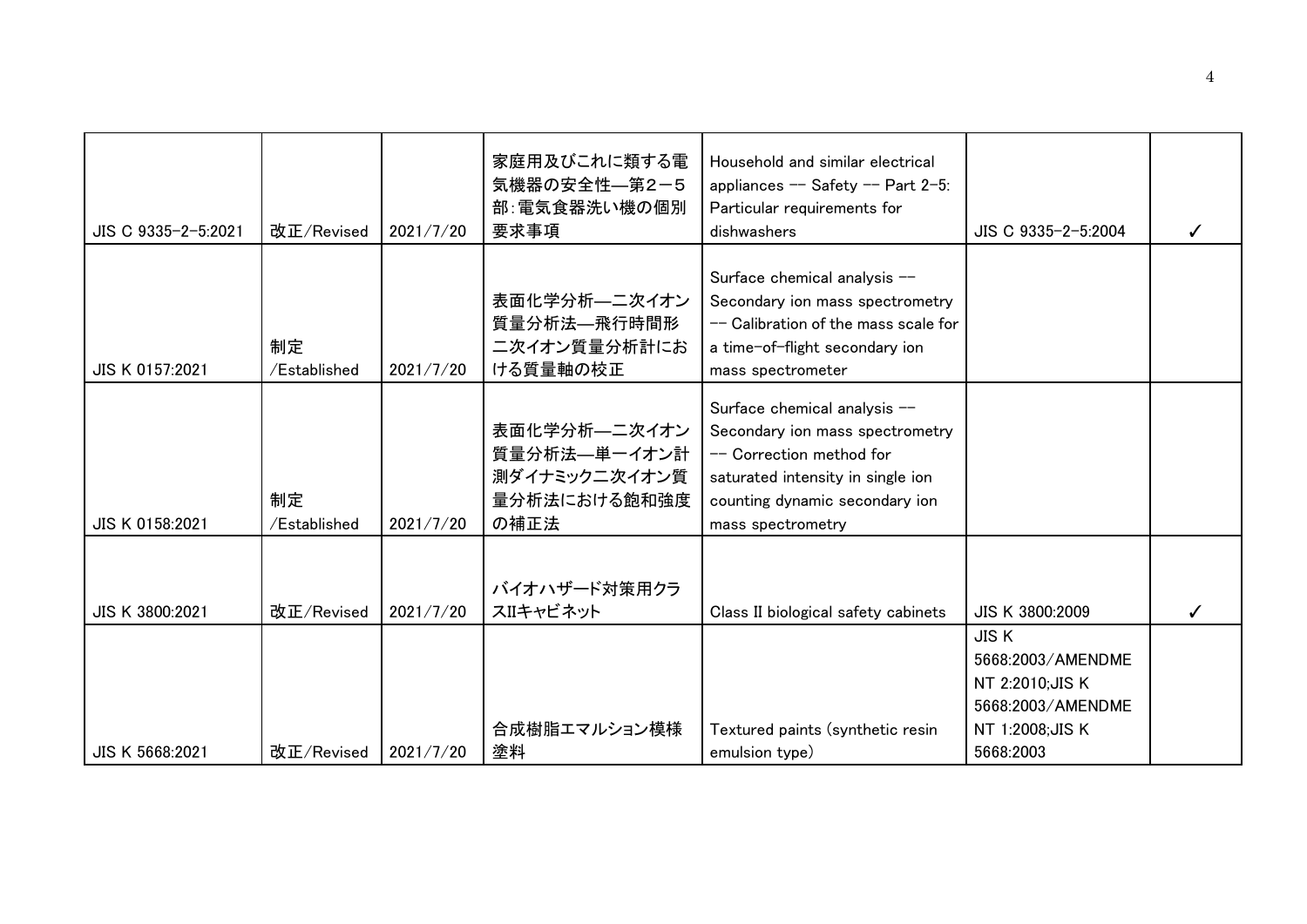|                 |            |           |               | Iron ores -- General rules for       |                   |  |
|-----------------|------------|-----------|---------------|--------------------------------------|-------------------|--|
| JIS M 8202:2021 | 改正/Revised | 2021/7/20 | 鉄鉱石—分析方法通則    | chemical analysis                    | JIS M 8202:2015   |  |
|                 |            |           | 鉄鉱石––ロットの水分決定 | Iron ores -- Determination of the    |                   |  |
| JIS M 8705:2021 | 改正/Revised | 2021/7/20 | 方法            | moisture content of a lot            | JIS M 8705:2015   |  |
|                 |            |           |               |                                      | <b>JIS M</b>      |  |
|                 |            |           |               | Iron ores -- Determination of        | 8713:2009/AMENDME |  |
|                 |            |           | 鉄鉱石—被還元性試験方   | reducibility by the final degree of  | NT 1:2017;JIS M   |  |
| JIS M 8713:2021 | 改正/Revised | 2021/7/20 | 法             | reduction index                      | 8713:2009         |  |
|                 |            |           |               | Metallic materials -- Sheet and      |                   |  |
|                 |            |           | 薄板金属材料の塑性ひず   | strip -- Determination of plastic    |                   |  |
| JIS Z 2254:2021 | 改正/Revised | 2021/7/20 | み比試験方法        | strain ratio                         | JIS Z 2254:2008   |  |
|                 |            |           |               |                                      |                   |  |
|                 |            |           | ステンレス鋼被覆アーク溶  |                                      |                   |  |
| JIS Z 3221:2021 | 改正/Revised | 2021/7/20 | 接棒            | Stainless steel covered electrodes   | JIS Z 3221:2013   |  |
|                 |            |           |               |                                      |                   |  |
|                 |            |           | 溶接用ステンレス鋼溶加   | Stainless steel rods, wires and      |                   |  |
| JIS Z 3321:2021 | 改正/Revised | 2021/7/20 | 棒、ソリッドワイヤ及び鋼帯 | strip electrodes for welding         | JIS Z 3321:2013   |  |
|                 |            |           |               |                                      |                   |  |
|                 |            |           | ステンレス鋼アーク溶接フラ |                                      |                   |  |
|                 |            |           | ックス入りワイヤ及び溶加  | Stainless steel flux cored wires and |                   |  |
| JIS Z 3323:2021 | 改正/Revised | 2021/7/20 | 棒             | rods for arc welding                 | JIS Z 3323:2007   |  |
|                 |            |           | フロン類又はフロン類代替  | Labels for environmental-impacts     | JIS Z             |  |
|                 |            |           | 物質を使用する製品の環境  | achievement levels for the           | 7161:2015/AMENDME |  |
|                 |            |           | 影響度の目標達成度表示   | products using fluorocarbons or      | NT 1:2019;JIS Z   |  |
| JIS Z 7161:2021 | 改正/Revised | 2021/7/20 | 方法            | alternative fluorocarbons            | 7161:2015         |  |
|                 |            |           |               |                                      |                   |  |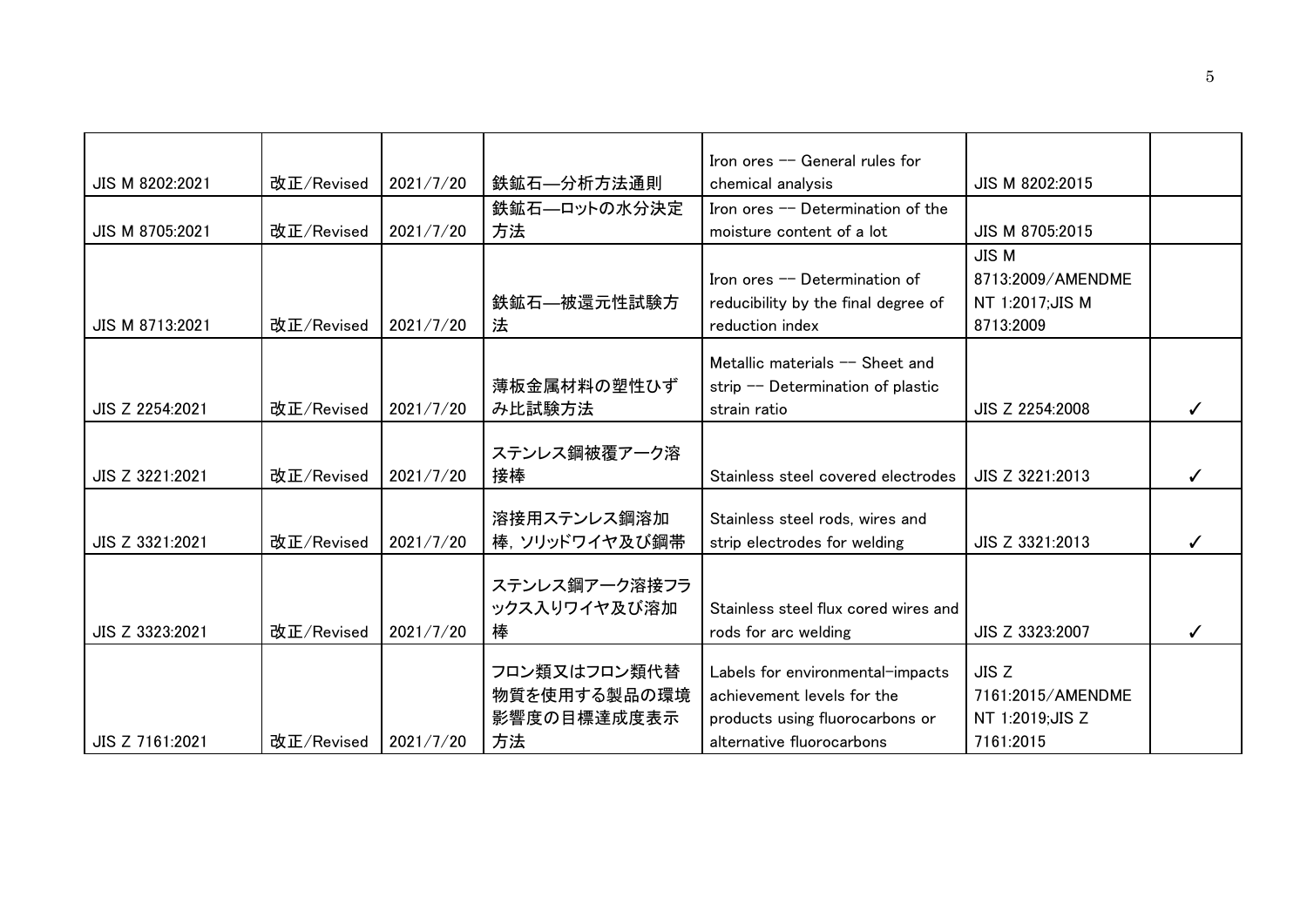# **3)** 正誤票 Errata

II

JIS Z 1541:2009 超強力両面粘着テープ

High potential pressure sensitive adhesive double coated tapes